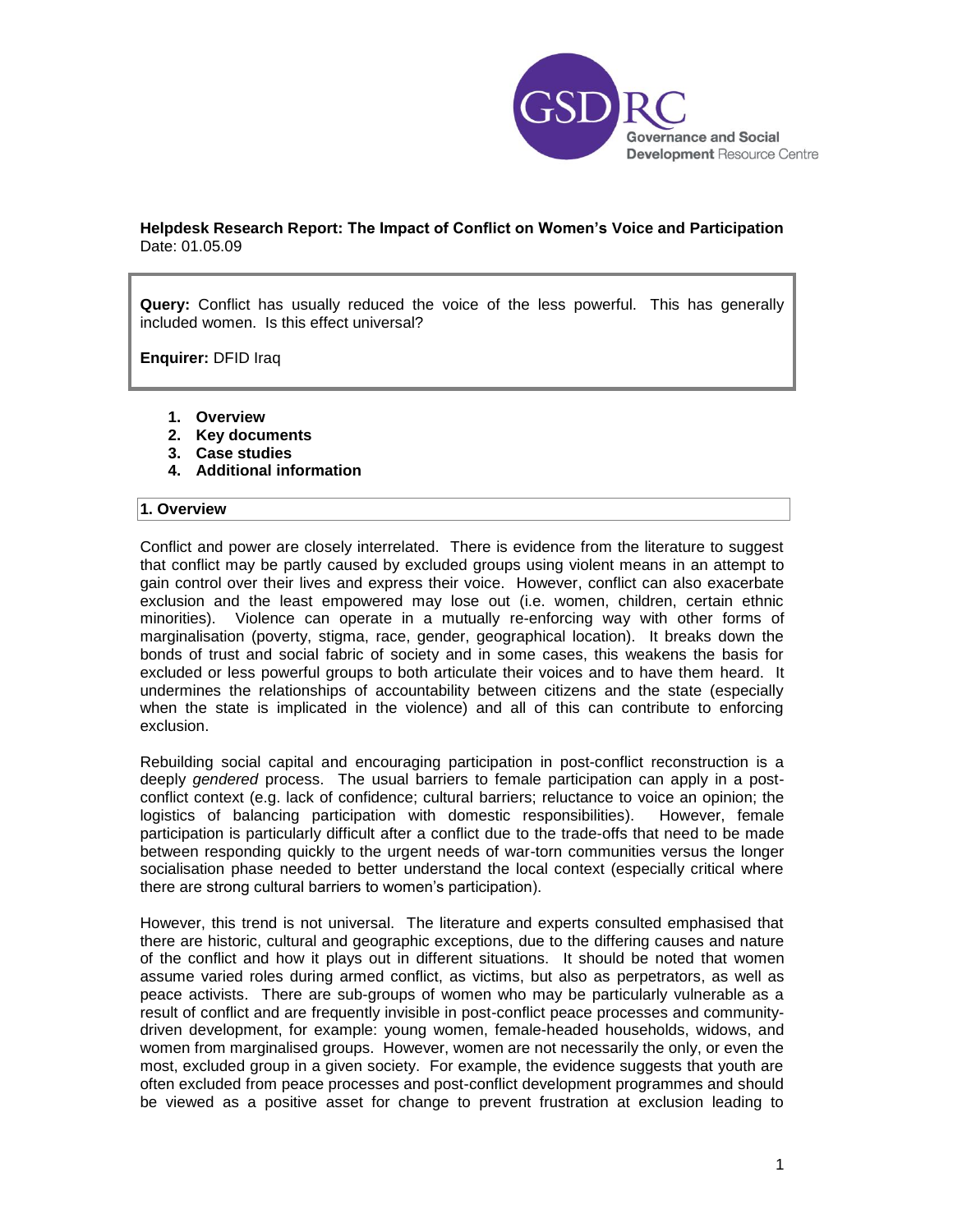renewed violence. The literature also cautions against assuming that female participation necessarily leads to positive outcomes for women. Not all women have equal voices or the same vested interests; other issues of identity, such as ethnicity, religion, and age can be equally important.

Findings from the literature review suggest that conflict can present new opportunities for women to assume different roles in society and get involved in decision-making. Women often secure important gains both within the family and local community (women often assume much more extensive roles during conflicts than are otherwise tolerated in malefocused societies) and in broader political participation. However, women's voices may temporarily retreat immediately after a conflict, as long-standing patterns of political representation and participation are re-established and men reassert their traditional positions of power. Once marginalised groups have been given a voice, however, it is unlikely that the gains achieved can simply be "rolled back". For example, case studies from Bosnia and Herzegovina, Cambodia, El Salvador, Georgia, Guatemala, and Rwanda have shown how immediately following a conflict, women have marginal representation in postconflict national legislatures. After a few years and partly due to external pressure, the percentage of women elected to national legislatures shows increases in subsequent elections. Indeed, post-conflict countries rank highly in the Top 50 countries of female participation in parliament (lower house or single house).

Although women leaders can be disproportionately targeted by illegal armed actors (e.g. Colombia and Afghanistan), it is also the case that the voices of marginalised groups, including women, can be amplified by support from international media, civil society organisations and UN agencies. At both the international and national level, there are examples of measures that open up space for marginalised groups to have a voice. For example, at the international level, UN Security Council Resolution (SCR) 1325 in 2000 (and the later agreement in 2008) aim to enhance the accountability of international security institutions to women. At a national level, initiatives such as the Community Development Councils in Afghanistan and the Justice and Peace Law in Colombia provide an opportunity for less powerful groups, including women, to express themselves. Civil society organisations can also be instrumental in helping women to gain a sense of citizenship and express their voice, for example Conciudadanía and Amor in Colombia and Maya Kak"la in Guatemala.

A prolonged period of conflict can also lead to a public desire for a change in leadership and decision-making styles. For example, findings from Cambodia suggest a growing public support for women's increased political participation, since they are perceived to be more trustworthy, less violent and better at solving conflicts verbally than men. To conclude, although conflict can reduce the voice of less powerful groups (including women), there are also opportunities for these groups to contest well-established social structures and divisions, and for new, non-traditional leaders to emerge.

## **2. Key documents**

### **World Bank, 2005, 'Gender Conflict and Development', World Bank, Washington D.C.**  [http://www-](http://www-wds.worldbank.org/servlet/WDSContentServer/WDSP/IB/2004/11/15/000090341_20041115142901/Rendered/PDF/30494.pdf)

[wds.worldbank.org/servlet/WDSContentServer/WDSP/IB/2004/11/15/000090341\\_200411151](http://www-wds.worldbank.org/servlet/WDSContentServer/WDSP/IB/2004/11/15/000090341_20041115142901/Rendered/PDF/30494.pdf) [42901/Rendered/PDF/30494.pdf](http://www-wds.worldbank.org/servlet/WDSContentServer/WDSP/IB/2004/11/15/000090341_20041115142901/Rendered/PDF/30494.pdf)

This World Bank review looks at the connections between gender, conflict and development. Chapters 4, 5 and 9 are of particular relevance to this question:

#### Chapter 4: Gender and formal peace processes (pp 49-58)

This chapter focuses on women"s and men"s positions in formal peace processes throughout conflict and examines their roles in democratisation processes, elections, and political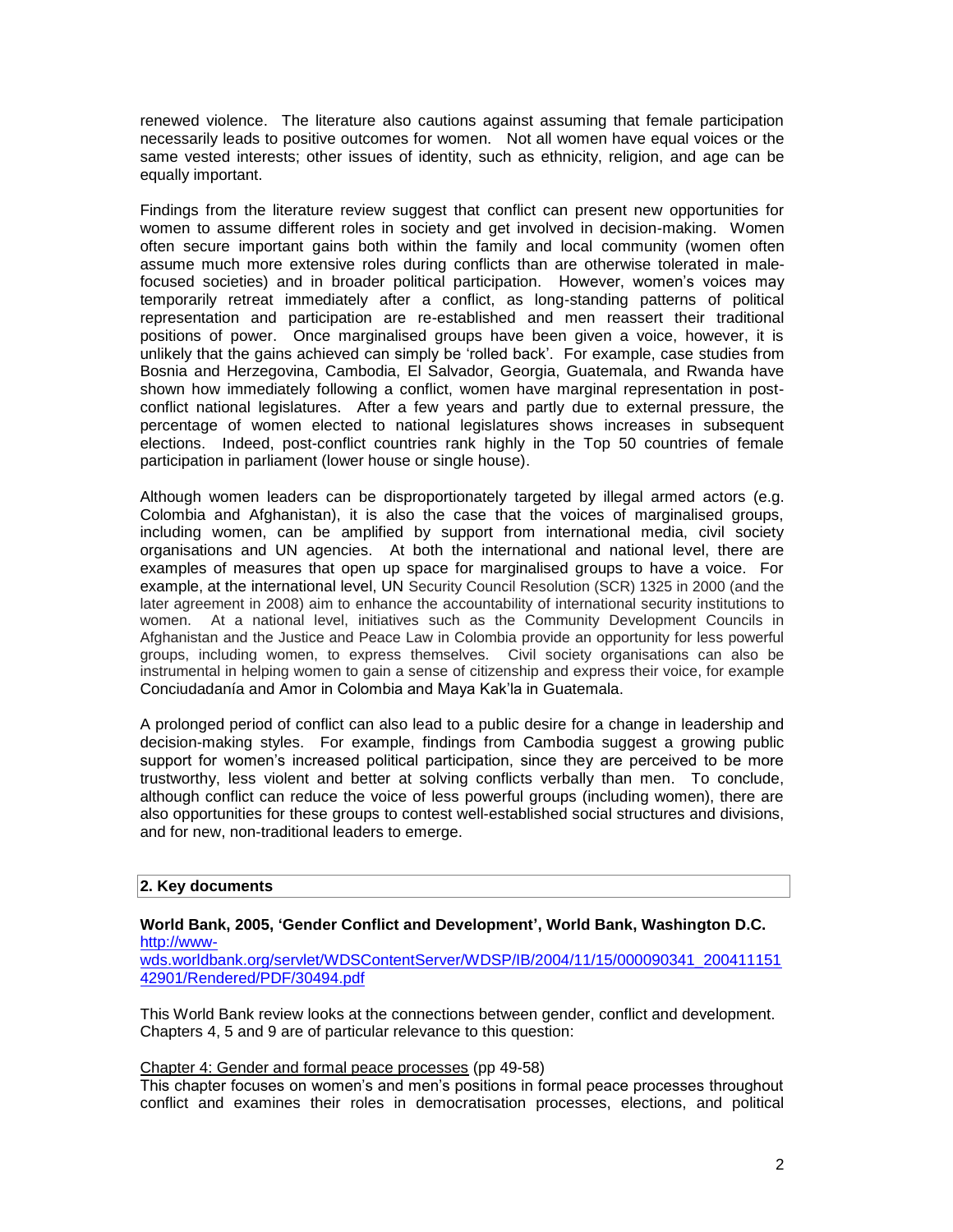processes during and after conflict. There is a quantitative and qualitative difference, with women less likely to participate in the peace process, but when they do their contributions are different. For example, "women are more likely to put gender issues on the agenda, introduce other conflict experiences, and set different priorities for peace building and rehabilitation, and they may bridge political divides better. Women"s increased participation may also generate wider public support for the peace accords." (p.49) However, the authors caution against making universal claims that all female politicians are gender-sensitive, while all male politicians are not.

The chapter notes that additional analysis is required to determine whether conflict causes increases or decreases in women"s participation in formal political processes. It highlights "conducive factors" (e.g. a decrease in stereotypical gender divisions of labour and the absence of males) and "impeding factors" (i.e., an increase in domestic burdens and the absence of functioning political bodies). These factors are important in clarifying how conflict changes women"s voice. The authors note that while women"s roles in public and social life generally expand during conflict, prevailing social structures and gender divisions tend to accompany the return of peace, leading to a retreat from political and public life. However, this trend may be temporary and is often reversed due to external pressure to establish democratic systems and open political space for women. Indeed, there is an opportunity for an increased voice for women and other marginalised groups in post-conflict peace processes and elections.

#### Chapter 5: Informal peace processes and rebuilding civil society (pp 49-58)

This chapter looks at informal peace processes and notes that more women than men tend to be involved. These informal processes can act as a "springboard" for women to gain experience and confidence to enter public and political arenas. The authors note that conflict offers women an opportunity to expand their voice, initially on issues directly related to conflict and peace, but slowly expanding to cover broader issues. It is argued that these informal CSOs can form the foundation for a strong and more inclusive society after conflict, and it is a key development challenge to support these efforts.

Women are often perceived as "not political" and may be able to use this to their advantage to pressure authorities to provide services and minimise the impact of conflict on the civilian population. However, the authors observe that when such work is seen as an extension of women's 'natural' 'caring' role, it can be "taken for granted, it goes unrecognized, is stripped of its political meaning, and is rendered invisible. When does capitalizing on women"s strength in informal peace processes become tantamount to perpetuating traditional gender stereotypes that rationalize inequality and domination?" (p.68)

#### Chapter 9: Community-driven development (pp 123-128)

This chapter argues that rebuilding social capital and cohesion after a conflict are deeply *gendered* processes. Women-headed households and widows can be particularly invisible groups in post-conflict reconstruction. The usual barriers to female participation in The usual barriers to female participation in community-driven development (CDD) can apply in a post-conflict context (e.g. lack of time due to domestic burdens; lack of confidence; cultural reluctance to voice an opinion; and the logistics of attending meetings after dark).

However, female participation in CDD after a conflict is particularly difficult due to the tradeoffs that need to be made between responding quickly to the urgent needs of war-torn communities versus the longer socialisation phase needed to better understand the local context (especially critical where there are strong cultural barriers to women"s participation). This chapter also warns against assuming that women"s vulnerability can be addressed by having female participation on local committees or councils. It cites the example from Sierra Leone (Richards et al. 2004) where women from powerful lineages (such as the wife or sister of a paramount chief) are more likely to participate and speak up than women from weak lineages or unmarried women. The former is more likely to act in the interest of their lineage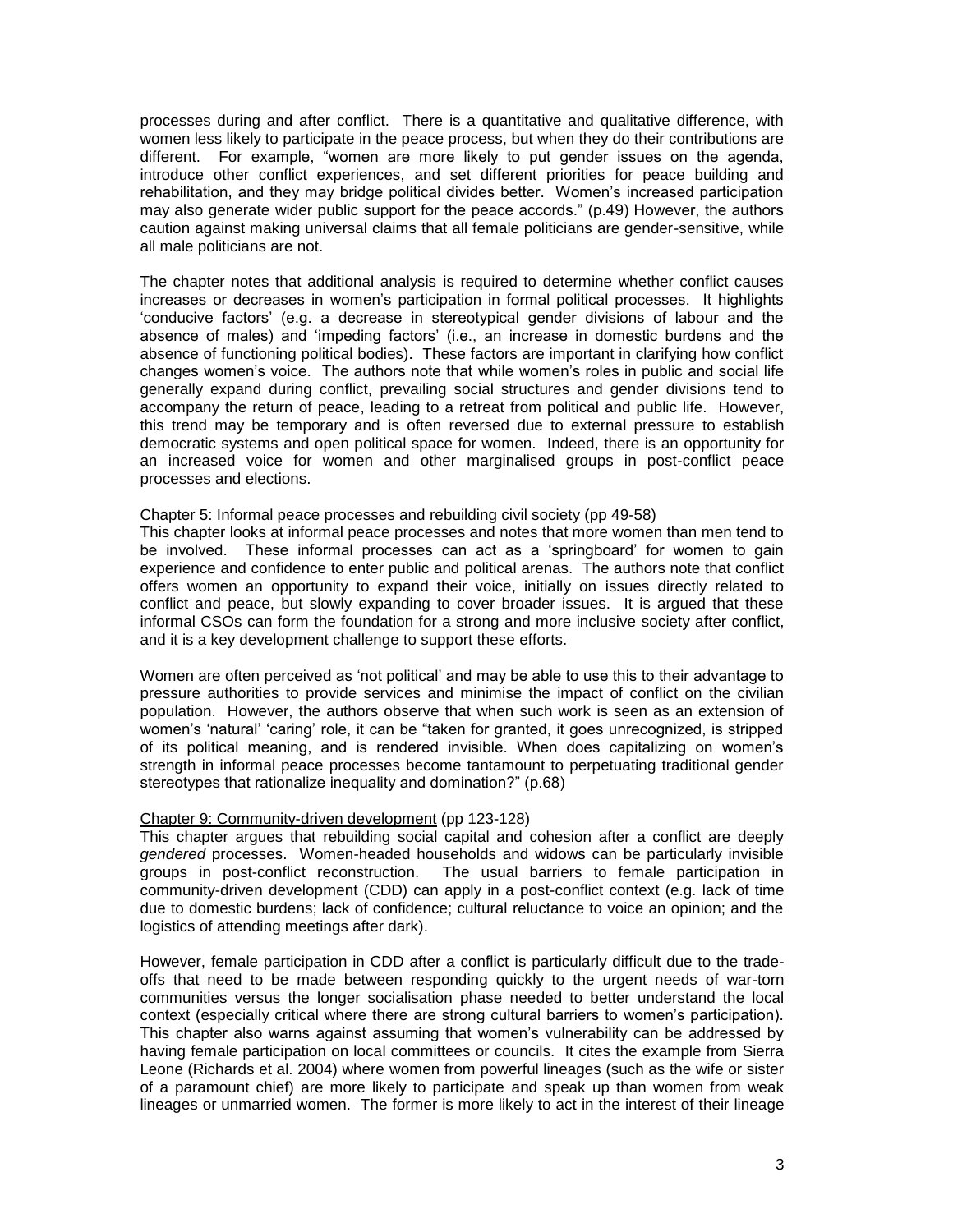rather than of their gender. In this way "apparently successful examples of gender empowerment and voice may mask more complex cleavages based on class, lineages, religion, or ethnicity" (p.131)

The chapter concludes that "much of the experience with CDD and women"s participation in conflict settings is anecdotal and not as yet systematized. Although there is a growing body of work on engendering participation and empowerment in development activities more generally, there is little systematic analysis and documentation of experiences in conflictaffected countries. There has been little effort to develop an evaluation framework and to benchmark these processes." (p.132)

## **UNDP, 2007, 'Donor Proposal for the Eight Point Agenda for Women's Empowerment and Gender Equality in Crisis', Bureau for Crisis Prevention and Recovery, UNDP** [http://www.undp.org/cpr/documents/gender/8\\_pa\\_donor\\_proposal.pdf](http://www.undp.org/cpr/documents/gender/8_pa_donor_proposal.pdf)

This paper observes how conflict creates a "different yet similarly brutal set of circumstances for women. Consider, for example, how women who have survived sexual violence, or been active in peace movements, are routinely excluded from peace talks to end the conflict. Then, as the country moves towards stability and democratic elections, women"s recovery and development concerns continue to be overlooked so that opportunities are missed to build itself "back better" along different, more inclusive lines" (p.2). The paper calls for UNDP and its partners to challenge the social norms that exclude women from the recovery and peace building process. It argues that women should not be seen only as victims, but as problem solvers, decision makers and a key resource for sustainable peace. The paper notes that post-conflict, there are opportunities to challenge longstanding exclusionary biases and for new, non-traditional leaders to emerge.

The UNDP"s Eight Point Agenda for Women"s Empowerment and Gender Equality in Crisis Prevention and Recovery (8PA) offers an opportunity for women to have a voice in the recovery process and is outlined below:

- 1. Strengthen women"s security in crisis: Stop violence against women
- 2. Advance gender justice: Provide justice and security for women
- 3. Expand Women"s Citizenship, Participation and Leadership: Advance women as decision-makers
- 4. Build Peace with and for women: Involve women in all peace processes
- 5. Promote gender equality in disaster risk reduction: Value women"s knowledge and experience
- 6. Ensure gender-responsive recovery: Support women and men to build back better
- 7. Transform government to deliver for women: Include women"s issues in the national agenda
- 8. Develop Capacities for Social Change: Work together to transform society

### **International Committee of the Red Cross, 2001, 'Women Facing War', ICRC, Geneva**  [http://www.icrc.org/Web/Eng/siteeng0.nsf/htmlall/p0798/\\$File/ICRC\\_002\\_0798\\_WOMEN\\_FA](http://www.icrc.org/Web/Eng/siteeng0.nsf/htmlall/p0798/$File/ICRC_002_0798_WOMEN_FACING_WAR.PDF) [CING\\_WAR.PDF](http://www.icrc.org/Web/Eng/siteeng0.nsf/htmlall/p0798/$File/ICRC_002_0798_WOMEN_FACING_WAR.PDF)

This ICRC study explores the impact of armed conflict on women. Pages 27-28 focus on women mobilising for peace and the paper notes that women have been at the forefront of activities for peace, just as they can be both victims and perpetrators during conflicts. It cites examples from the former Yugoslavia and Somalia. The ICRC argues that women should not be seen as powerless; indeed their position as victims of violence can help in the "reconciliation process and prevent violence in the future if they are fully included in the reconstruction process. Thus women and men need to be equal partners in the establishment of peace." (p.28)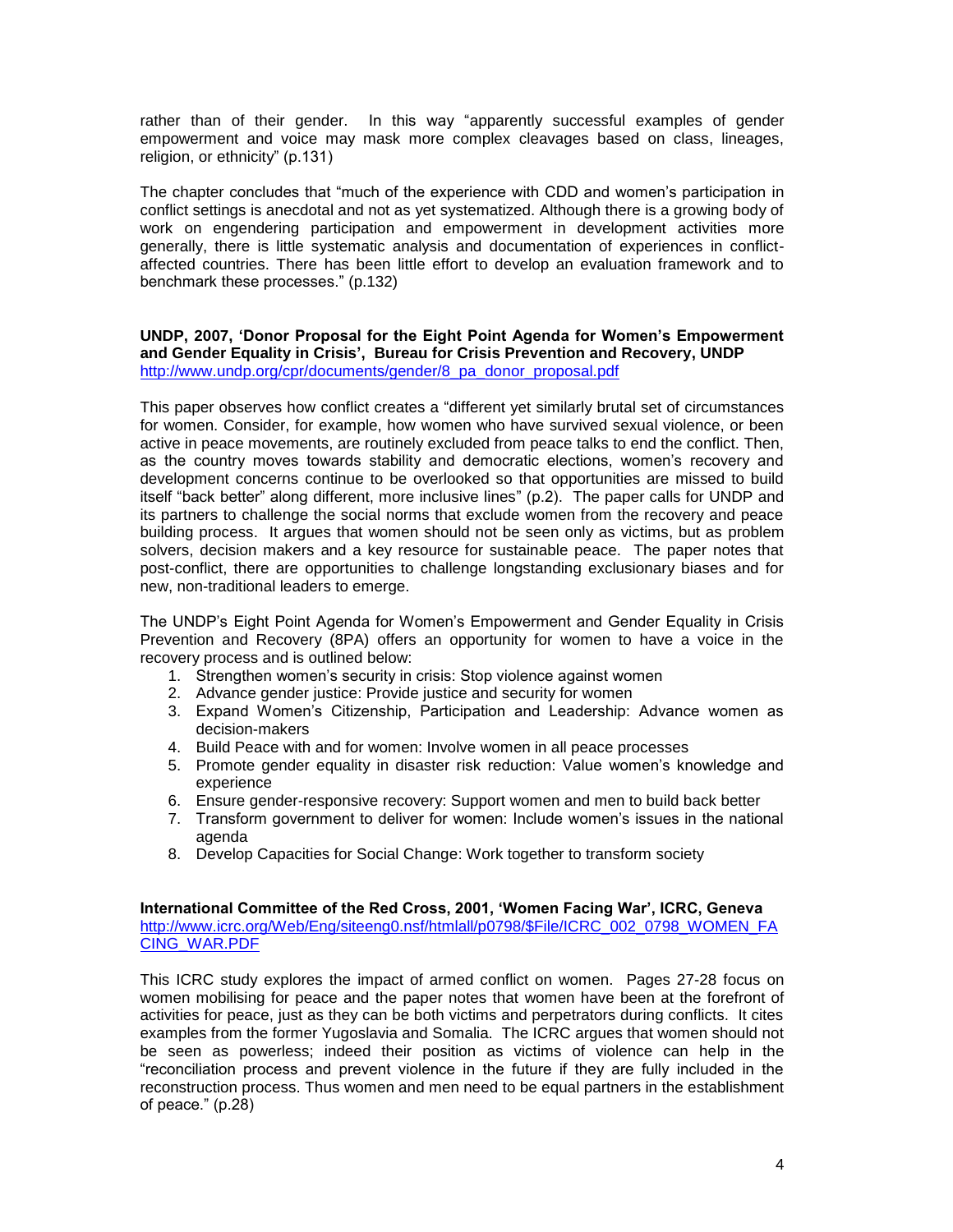## **Weill, C., 2003, 'A Hierarchy of Protection? Intrastate Conflicts and the Role of Women', International Women's Day presentation at the Embassy of the Republic of South Africa, Washington, DC, March 2003.**

[http://www.allacademic.com//meta/p\\_mla\\_apa\\_research\\_citation/0/7/3/7/2/pages73721/p737](http://www.allacademic.com/meta/p_mla_apa_research_citation/0/7/3/7/2/pages73721/p73721-1.php) [21-1.php](http://www.allacademic.com/meta/p_mla_apa_research_citation/0/7/3/7/2/pages73721/p73721-1.php)

This paper uses country case studies from Bosnia and Herzegovina, Cambodia, El Salvador, Georgia, Guatemala, and Rwanda to highlight how women"s voice often declines immediately after a conflict, with marginal representation in post-conflict national legislatures. However, after the initial retreat from political participation, the percentage of women elected to national legislatures shows increases in subsequent elections, which the author observes is largely due to donor pressure. For example, a recent tabulation of the percentage of women in parliament (lower house or single house) shows that post-conflict countries rank highly with Rwanda at the top of 176 countries (49 percent women). Other countries in the top 50 include: Mozambique (30 percent), Timor-Leste (26 percent), Uganda (25 percent), Eritrea (22 percent), Nicaragua (21 percent), and Burundi (18 percent). Women"s representation in national ministries and local elections has also improved over time. The author notes that "All too often women"s rise to decision-making power during periods of conflicts is short lived and men expect to re-assume their own positions of power, reassert their traditional social roles, and relegate women back to the hearth and home. In many cases, the number of women in elected bodies, ministries, and armed forces goes down rather than grows in the immediate post-conflict phase. Nevertheless, the gains achieved in gender awareness and capability rarely are rolled back, and many of the grass roots efforts and other advances made by women can be sustained if adequately supported."(p.13)

## **United Nations, INSTRAW, 2008, 'Filling the Gaps: A Virtual Discussion of Gender, Peace and Security Research', Summary of Dialogue, October 13 – 31** [www.un-instraw.org/en/gps/general/gender-peace-and-security.html](http://www.un-instraw.org/en/gps/general/gender-peace-and-security.html)

This document details the virtual discussion between members of UN-INSTRAW"s directory of over 130 different research institutions that are actively engaging in gender, peace and security issues. Some participants observed that simply including women in decision making processes does not guarantee a prioritising of gender equality or perspective. They also highlight the lack of research that recognises the intersections between peace, security, gender and other forms of identity such as ethnicity, race and class. For example: "One of the most glaring gaps identified is the need for a more inclusive approach to security studies. To understand inclusion, participants highlighted what is currently excluded from research, namely, the voices of those being "protected," experiences of marginalized populations and groups, and a range of perspectives of all of those involved in security processes. It was also noted that there is a continued lack of comprehensive gender analysis or perspective in academic disciplines and research." (p.5)

The virtual dialogue also highlighted the importance of "intersectionality", emphasising that gender is only one aspect of women"s identities (e.g. race, ethnicity, socio-economic background, religion, ability/disability, sexual orientation etc). One of the participants, Ximena Jimenez, noted the importance of "intersectionality" with an example from a women"s conference in Ecuador where participants from indigenous and black descendents organizations" concerns were completely excluded and the participants were suffering "two kinds of discrimination: ethnicity and gender".

The theme of formal vs. informal power was also discussed in the virtual dialogue, with one participant, Niamh Reilly, noting that women"s voices are strong in "informal" local level organising, but can be marginalised during "formal" political peace processes. She called for "radically rethinking the ways in which formal power is organised and held to account, and giving informal, civil society engagement real space and clout - so that women's leadership,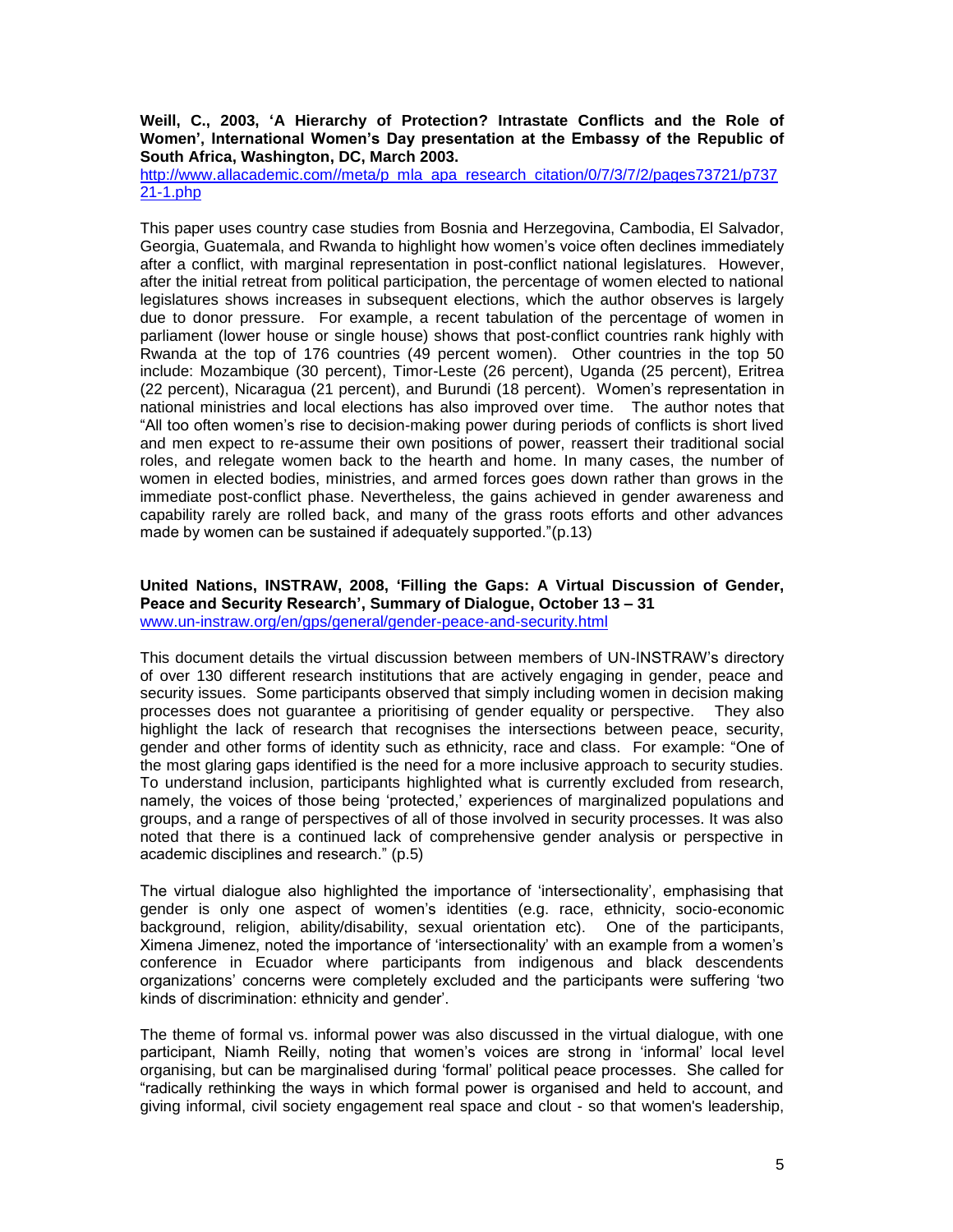presence, and impact…is promoted rather than stifled - is essential to creating conditions where 1325, CEDAW and other 'norms' can be meaningfully applied in transitions from conflict." (p.7) Overall, participants concluded that participatory approaches to peace building are the best method to ensure that the voices of marginalised groups and populations are included.

### **McLean Hilker, L. and Fraser, E., 2009, 'Youth Exclusion, Violence, Conflict and Fragile States', Report prepared for DFID's Equity and Rights Team**

This report looks at the evidence of links between youth exclusion, violence, conflict and fragile states. The authors note that in many countries young people are increasingly unable to attain the social and economic statuses required for adulthood. This trend has been termed "the blocked transition to adulthood" and is also known as the "waithood" in the Middle East and "youthmen" in Rwanda. Youth exclusion is particularly widespread in countries with rigid and conservative power structures, which exclude them and other marginalised groups in society. For example, the radicalisation literature makes the point that young people in the Middle East see their governments as unelected, unaccountable, corrupt and providing no legitimate outlet for youth discontent. Islamist discourse can appear a more appealing alternative to young people than the "old nationalism". The authors also observe that where young people feel excluded from power structures, "violence can provide an opportunity for youth to have a voice, to lead and make an impact and to gain control over their own lives." (p.4) Their review of the youth and development literature emphasises the importance of decision-making mechanisms that empower young people by giving them voice and allowing them to exercise agency.

The authors note the importance of not assuming that post-conflict development programmes will automatically benefit youth – "Indeed, the evidence suggests that like women, youth are often excluded from development programmes worsening their situation" (p.43). One of the most under-represented groups is young women, who often fall between the cracks as gender programmes target children or women, but ignore the different needs of female youth. Post-conflict, there is a need to engage young people, directly in democracy and peacebuilding activities that empower them, harness their energies as a force for positive change and to prevent them from being drawn into renewed violence. Youth and peacebuilding programmes have included peace education, training in rights, peacebuilding and conflict resolution, and the direct involvement of youth in elections and human rights monitoring and voice and accountability programmes. Although several youth, voice and empowerment projects have been developed at the community level, there is a need to link these to wider governance, decentralisation and voice and accountability programmes.

**Hudson, H., 2009, 'When Feminist Theory Meets Peacebuilding Policy: Implications of Gender Mainstreaming and National Action Plans'** *Paper presented at the annual meeting of the ISA's 50th Annual Convention 'Exploring the Past, Anticipating the Future', New York,*  Feb 15, 2009

<http://convention2.allacademic.com/one/isa/isa09/>

This paper explores gender mainstreaming in peacebuilding, with a focus on Security Council Resolution 1325 and the increasing number of national action plans formulated to implement its commitments. Hudson argues that "the Resolution is enshrined within a narrow neoliberal problem-solving approach, in which gender roles ascribed to are rather onedimensional and unproblematised. Women are "added" to the peace building discourse and power relations are left unexamined. Similarly, the essence of gender mainstreaming dissipates when national action plans draw only on women"s experiences as a resource in peacebuilding and lose sight of the importance of gender as an analytical tool for rethinking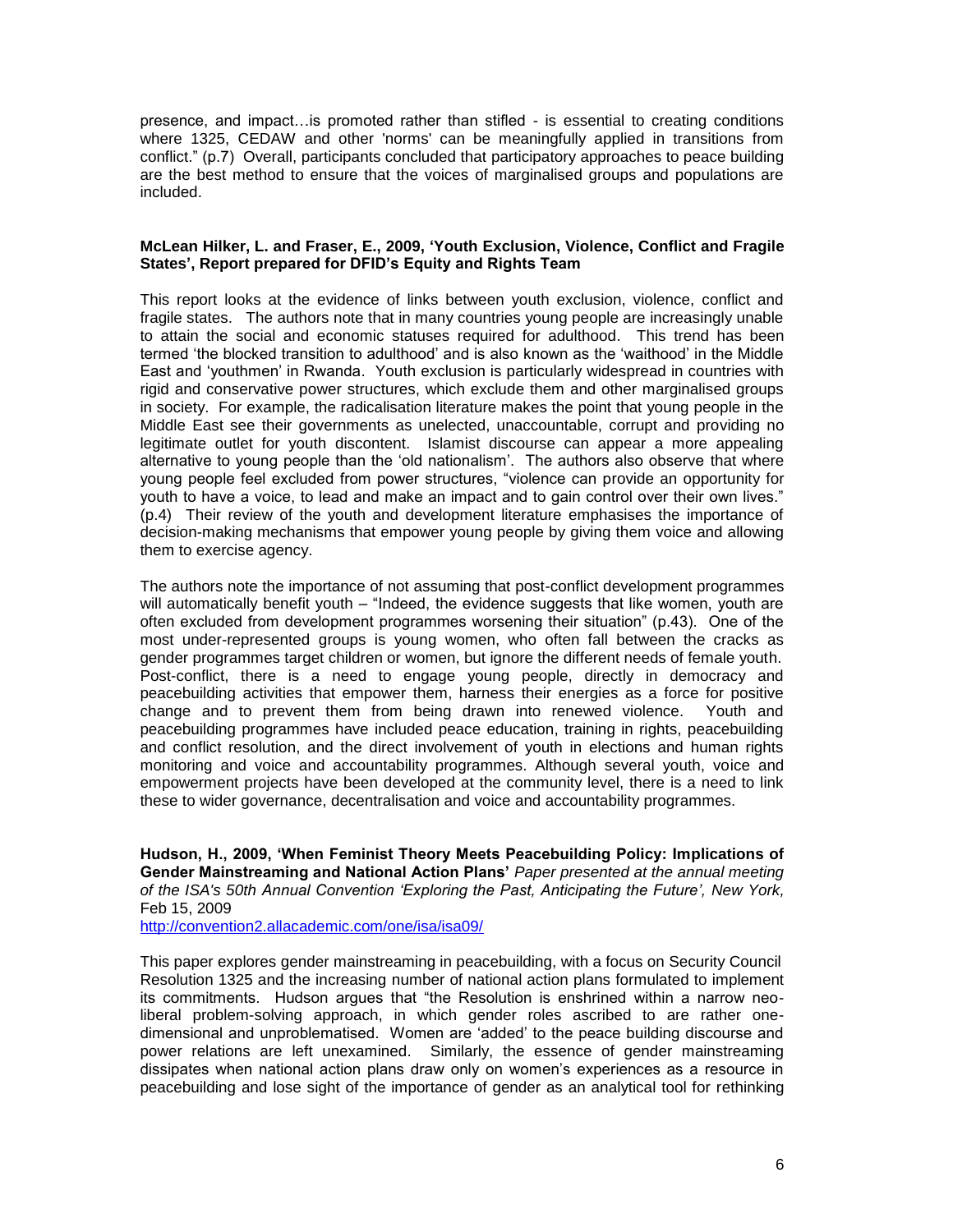peacebuilding policies, thus potentially exacerbating inequality and prolonging the conflict" (p.2).

## **UNIFEM, 2009, 'Who Answers to Women? Gender and Accountability', Progress of the World's Women 2008/2009**

<http://www.unifem.org/progress/2008/>

UNIFEM"s 2008/2009 report examines how women, including the most excluded women, are strengthening their capacity to identify accountability gaps and demand redress. It observes that "voice"-based approaches are often the most promising way for women to get accountability, particularly poor women. However, the report also notes "women"s frequent disadvantage in using accountability systems is based on their subordinate status in relation to men at home (husbands, fathers, brothers) or men as decision-makers and power-holders (traditional leaders, local council members, party leaders, judges, police), which constrains women's ability to assert or exercise their rights." (p.6)

It highlights the importance of Security Council Resolution (SCR) 1325 in 2000, as well as the agreement in 2008 to Security Council Resolution in enhancing accountability of international security institutions to women.

The report highlights examples of good practice, where women have used their voice to lobby for stronger accountability for gender equality in the aid effectiveness agenda:

- "In Kyrgyzstan, women"s-rights campaigners succeeded in integrating the National Action Plan for Achievement of Gender Equality (2007-2010) in the key development results of the Country Development Strategy (2007-2010), with corresponding costing estimates and indicators for measuring progress.
- In Cambodia, where gender equality was made central to achieving the MDGs at the national level, the National Strategic Development Plan includes specific gender targets and indicators." (p.97)

## **3. Case studies**

## **Hossain, N., 2007, 'Baseline Study for Supporting Women's Engagement in Peace-Building and Preventing Sexual Violence in Afghanistan: Community-Led Approaches', Report to UNIFEM Afghanistan**

This report presents findings from a baseline study of organisations and interventions working in peace-building and preventing sexual violence in Afghanistan. It highlights examples of how "women who attempt to champion women"s rights or are publicly visible and vocal appear to face growing insecurity and hostility towards their public role" (p.6), for example assassinations of female parliamentarians and journalists.

Hossain notes how in Afghanistan, "women"s participation in peace-building and conflict and violence prevention may be both threatened by, and a threat to, the privileges and powers of warlords and other local powerful groups. This implies a trade-off between efforts to promote peace and efforts to promote women"s participation in peace-building, conflict and violence prevention." (p.7)

However, there are signs of progress, indicating an increased voice for women in Afghanistan after the conflict. An example of this is Afghan women"s participation in the August 2007 Peace Jirga with Pakistan in Kabul. Although the participation of women was initially contested, as women do not traditionally participate in tribal jirgas, 25 women delegates were sent (7% of the total), compared with Pakistan's 4 delegates (1%). At the local level, there are also a wide range of ongoing activities designed to increase women"s participation in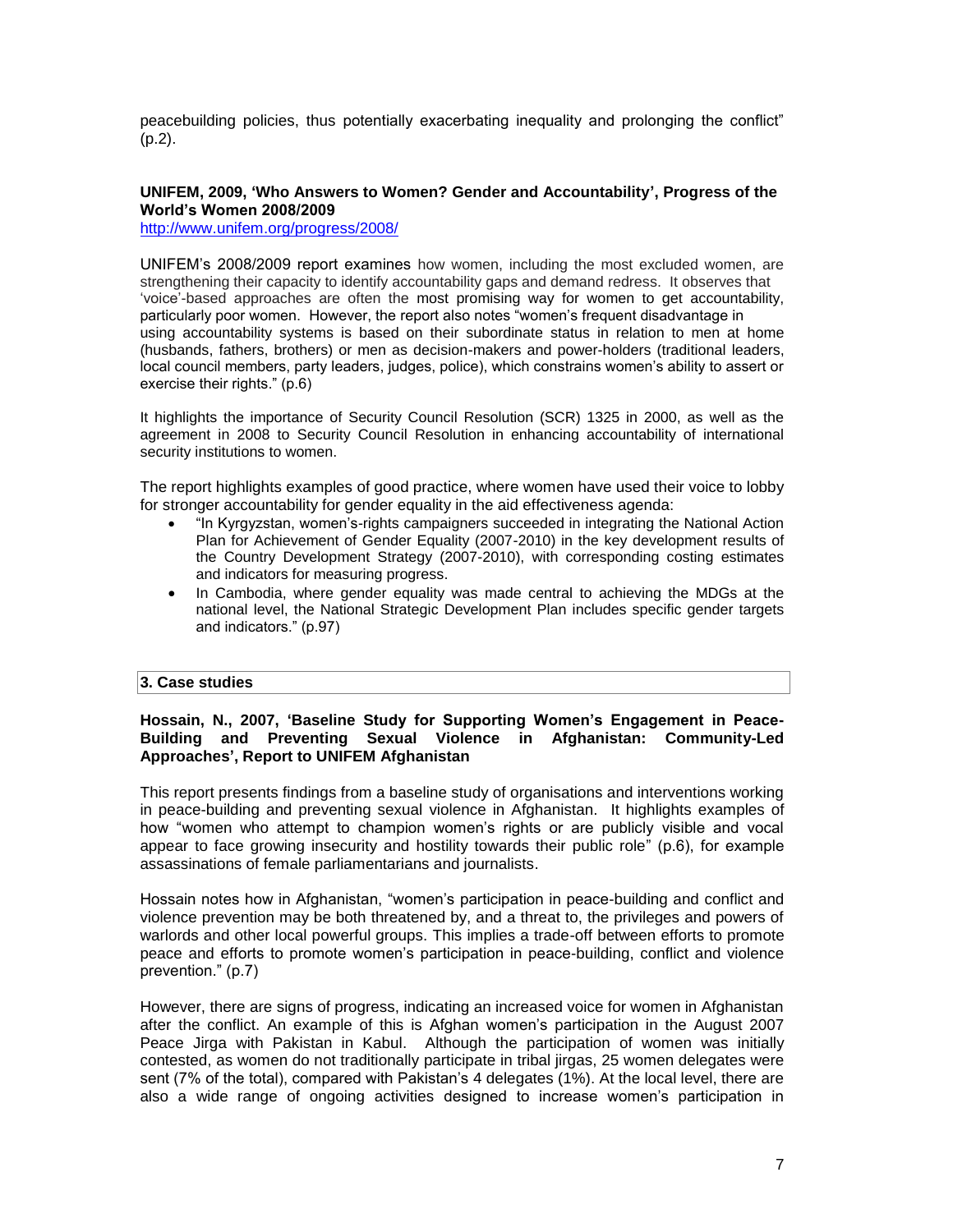decision-making processes, for example the National Solidarity Programme (NSP). 6,786 women are currently involved in community-based decision-making through the NSP, primarily around local infrastructure projects, through Community Development Councils (CDCs). However, the NSP experience shows "substantially more gains in women"s participation in single-sex than in mixed groups. While some observers are critical of increasing women"s participation in separate fora as a "false measure of achievement of gender goals", others note that even the limited achievement of participation in women-only fora represents a marked change towards gender equality in many communities." (p.17)

### **Pearce, J., 2007, 'Violence, Power and Participation: Building Citizenship in Contexts of Chronic Violence', Citizenship DRC / Institute of Development Studies** <http://www.drc-citizenship.org/docs/publications/violence/WP%20274.pdf>

This paper explores civil society participation in two of Latin America"s most violent contexts: Colombia (war-torn) and Guatemala (post-conflict). It argues that understanding "conventional forms of dominating power" are critical to addressing violence. Loss of power and powerlessness can lead to violence, especially where social constructions of masculinity reward men when they exercise violence.

As part of the paper, the author asks: "If men are the main agents of violence, how does that impact on women"s participation in particular?" (p.19) Pearce also questions: "Is it possible to talk of the effects of violence on participation, as if violence is a universal, sociological category? If a society in question does not view something as "violent", or sees it as sanctioned rather than punishable, then how will it affect participation? Is our discussion around violence merely a reflection of Western, Anglo-Saxon social constructions of the meanings of violence which we then universalise?" (p. 20)

The paper notes that violence does not make participation impossible, but can repress it by "sealing space, freezing social relationships and homogenising populations" (p.52). Several case studies are highlighted where civil society organisations, such as Conciudadanía and Amor in Colombia and Maya Kak"la in Guatemala, have helped women to recover voice after conflict and to gain a sense of citizenship.

Pearce concludes that "by disseminating a sense of rights, CSOs enable people to feel they can legitimately challenge violent actors as well as those who use dominating power over them … However, without a "discursive consciousness of power" (Haugaard 2003), there is no guarantee that it will not reproduce dominating power and thus perpetuate a source of future violence. There was much less evidence that such discursive consciousness was emerging amongst the CSOs who were part of this fieldwork. While many had a critical consciousness towards dominating power, this was not very often self-reflective, and its gender dimensions were often absent. New thinking around power as potentiality was more apparent among the women peace activists of Amor in Colombia and the Mayan women peace activists of Guatemala" (p.53).

### **Pampell Conaway, C. and Martinez, S., 2004, 'Adding Value: Women's Contributions to Reintegration and Reconstruction in El Salvador', Women Waging Peace/ The Policy Commission**

[http://www.iiav.nl/epublications//2004/AddingValueWomensContributions.pdf](http://www.iiav.nl/epublications/2004/AddingValueWomensContributions.pdf)

This study looks at the experience from El Salvador of female members of the armed opposition, Farabundo Marti National Liberation Front (FMLN) and their participation in the peace process and other post-conflict activities, particularly DDR programmes. Women played a key role throughout El Salvador"s struggle, both as combatants and *tenedores* (noncombatant supporters of the armed opposition party Farabundo Martí National Liberation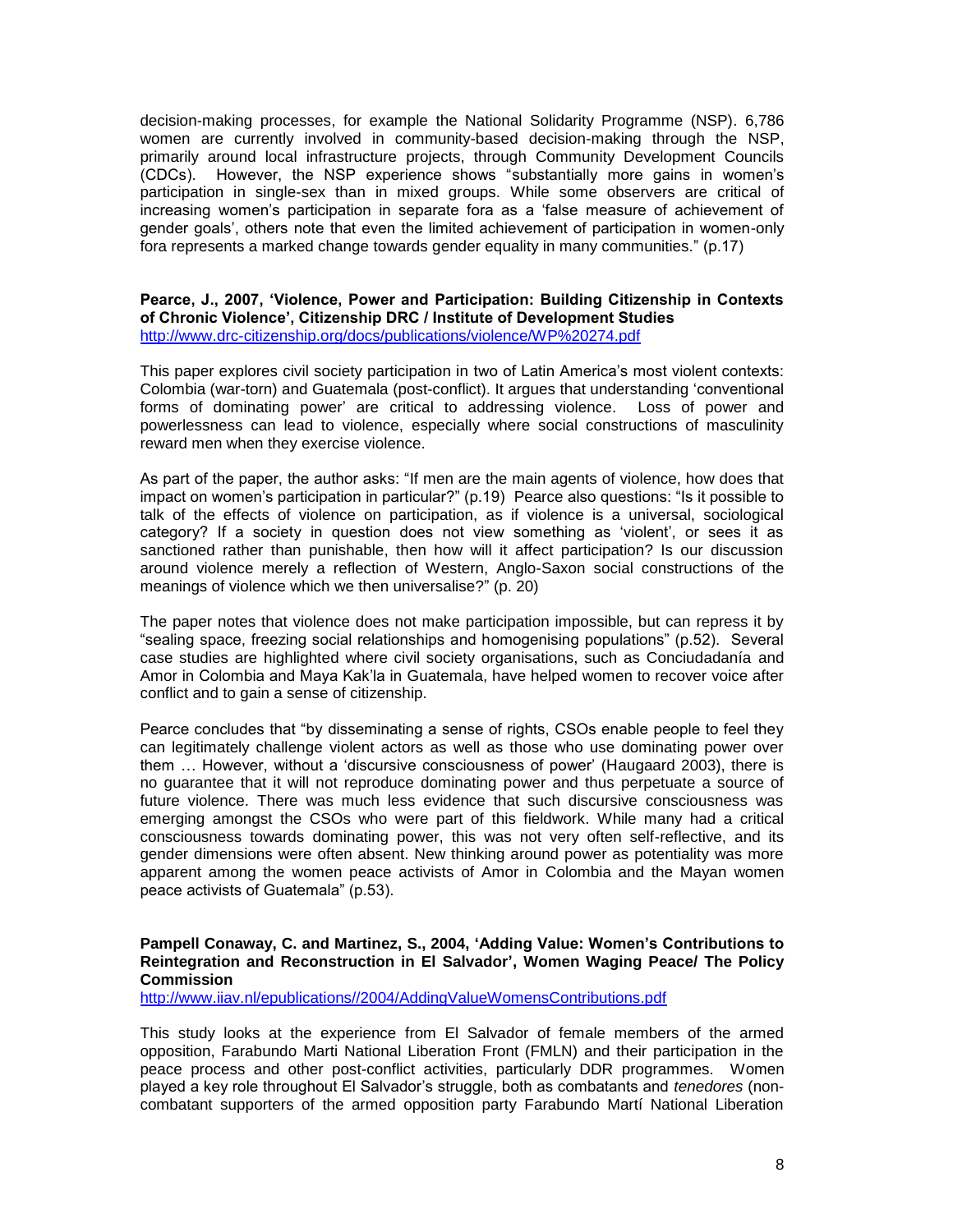Front (FMLN) and internally displaced people in conflict-affected areas). After the conflict, "women faced immense pressure to return to traditional roles … [but] were pivotal in the reintegration of former fighters, both men and women. Despite constraints, they continue to be active in their communities, leading reconstruction and development efforts" (p.2)

Key findings include:

- $\triangleright$  "Women's participation in negotiations had a significant impact on reintegration through
	- ensuring the inclusion of women fighters in benefit programs;
	- recognising and including non-combatant members of the opposition movement
- $\triangleright$  Women played an important stabilizing role in the early phases of reintegration;
- Despite socio-economic constraints, women played a leading role in reconstruction efforts;
- Women have been most active, and gender roles most transformed, in communities that received continual and systematic support. These communities are among the success stories in terms of overall development;
- $\triangleright$  The lack of significant systematic support for women has been detrimental to the country"s overall development and is a missed opportunity with regard to social capital". (p.1)

## **Rojas, C., 2004, 'In the Midst of War: Women's Contribution to Peace in Colombia', Women Waging Peace/ The Policy Commission**

[http://www.huntalternatives.org/download/16\\_in\\_the\\_midst\\_of\\_war\\_women\\_s\\_contributions\\_t](http://www.huntalternatives.org/download/16_in_the_midst_of_war_women_s_contributions_to_peace_in_colombia.pdf) [o\\_peace\\_in\\_colombia.pdf](http://www.huntalternatives.org/download/16_in_the_midst_of_war_women_s_contributions_to_peace_in_colombia.pdf)

Women have been both victims and actors in the conflict in Colombia. This paper examines women"s contributions to peace. In 1999, women"s groups and civil society pressed for peace talks between President Andres Pastrana and the guerrilla movement FARC (Colombian Revolutionary Armed Forces) and gender issues were considered for the first time. After the 2002 collapse of the peace dialogue, women"s organisations are "leading new efforts, raising awareness of the human costs of conflict and calling for negotiations that include civil society". (p.vi).

The authors note how women"s groups developed a process to build consensus and create common agendas that address the root causes of conflict, such as political, social and economic exclusion. The agendas cross racial, geographic and class boundaries. The author notes how local authorities are replicating women"s consensus building model in the constitutional assembles of Antioquia, Narino, Cauca, and Huila.

Although women have been targeted during the conflict, through violence and repression, they are leading local resistance efforts in Colombia – establishing informal agreements with armed actors and forming "peace zones" to protect their communities. Women"s organisations have also used UN Security Council Resolution 1325 (2000) to demand inclusion in future negotiations.

**Moncrieffe, J., 2008, 'Making and Unmaking the Young 'Shotta' [Shooter]: Boundaries and (Counter)-Actions in the 'Garrisons'', Institute of Development Studies, Brighton** <http://www.drc-citizenship.org/docs/publications/violence/Moncrieffeshotta.pdf>

This paper provides a series of life-stories from two of Jamaica's reputedly violent 'garrison' communities. It conveys "important messages about some of the relationships that exist within contexts of inequality; how such relationships can breed violence; how this violence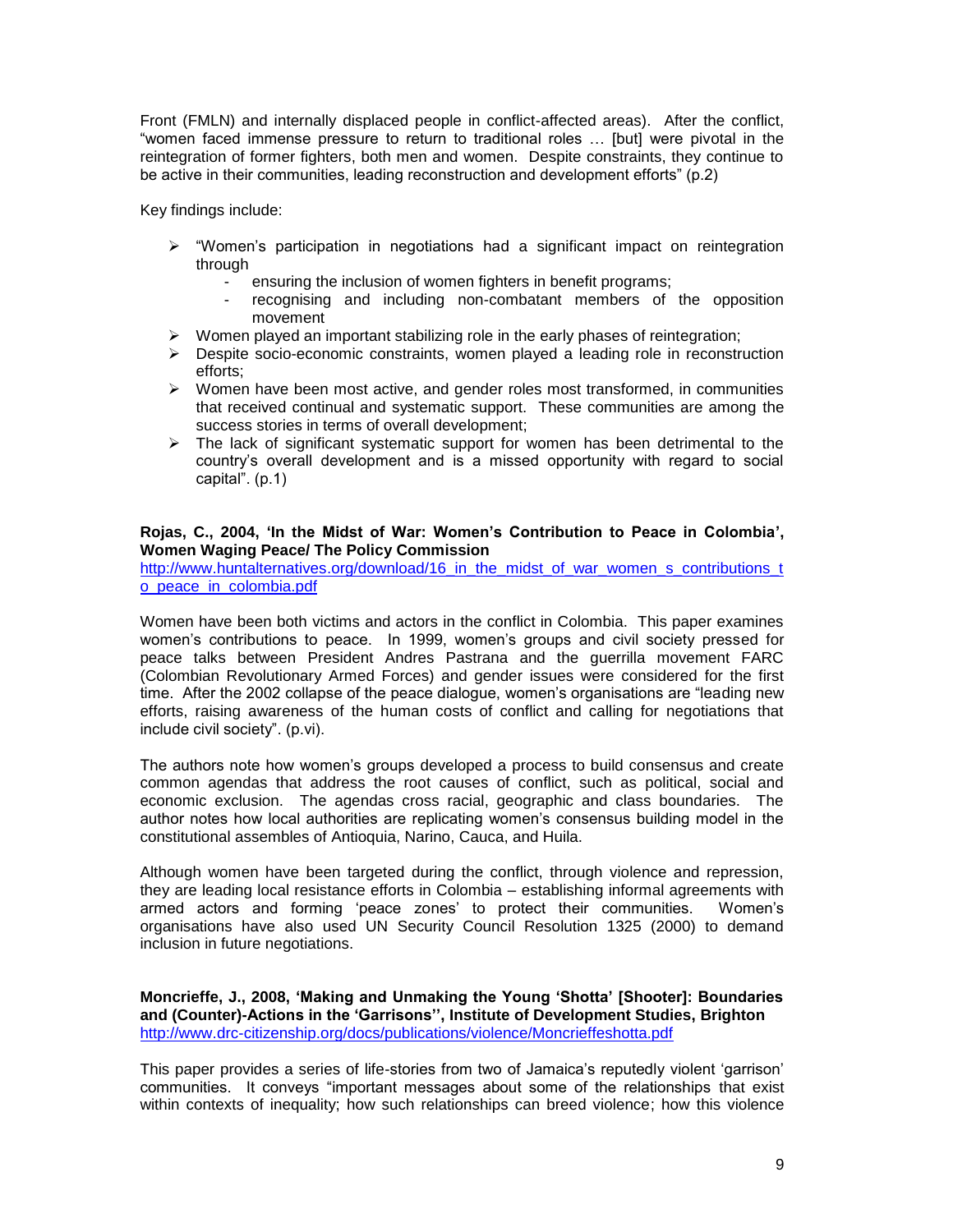can, in turn, exacerbate inequalities; and, significantly, how both relationships of inequality and violence can be transmitted across generations." (p.44). Deep-rooted economic and social inequalities, coupled with perceptions that gun violence is means of obtaining "power" and manhood, have contributed to conflict in some of the garrisons studied. The author describes how "as these corner crews become increasingly desperate, illegality and violence become more common and the children who depend on the group are also sucked into these practices … this is a natural and common progression. However, children"s route to violence may be much more forced, since some, from an early age, are being taught to fire guns. They are told that this is important for defending the community or that this is a sign of manhood. Parenting may not be sufficient to prevent this socialisation, particularly when it is forced by more powerful men" (p.44-5).

#### **McGrew, L. et al., 2004, 'Good Governance from the Group Up: Women's Roles in Post-Conflict Cambodia', Women Waging Peace / The Policy Commission** <http://www.peacewomen.org/resources/Cambodia/WWPCambodiaFullCaseStudy.pdf>

Like other conflicts, the conflict in Cambodia affected men and women differently, not least in survival rates. Immediately after the conflict, women made up between 60 and 64% of the population. The paper notes that conflict has not reduced the voice of women; instead, Cambodian women have contributed to good governance by working to: include human rights in the constitution, urge accountability in government, establish government-civil society partnerships, and advance women"s political participation.

Cultural perceptions of women"s participation have changed in a positive way as a result of the conflict, although there is still a belief that women are more gentle and submissive than men. However, this perception has worked to women"s advantage as politics has been characterised by mistrust and this study reveals that women are seen as "more trustworthy and competent as decision-makers in the political sphere; less violent; and inherently adept at solving conflicts verbally, thus decreasing the chance of escalation to bloodshed. The skills attributed to women in the domestic sphere are considered valuable in rebuilding the nation" (p.viii).

The paper notes that women are breaking new ground, appealing for cross-party cooperation and are at the forefront of promoting peaceful resolution of local disputes. Women are also establishing new patterns of public consultation, for example NGOs have partnered with the Ministry of Women and Veteran"s Affairs (MWVA) to develop legislation and programs that address social needs.

## **Moser, A., 2007, 'Women Building Peace and Preventing Sexual Violence in Conflict-Affected Contexts: A Review of Community-Based Approaches' UNIFEM**

[http://www.unifem.org/attachments/products/WomensBuildingPeaceAndPreventingSexualVio](http://www.unifem.org/attachments/products/WomensBuildingPeaceAndPreventingSexualViolence_eng.pdf) [lence\\_eng.pdf](http://www.unifem.org/attachments/products/WomensBuildingPeaceAndPreventingSexualViolence_eng.pdf)

This paper reviews community-based peace-building initiatives in six countries: Afghanistan, Haiti, Liberia, Rwanda, Timor-Leste and Uganda. The author notes that women encounter several barriers to engagement at the community level, for example: exclusion from maledominated decision-making forums, lack of funding, exclusion from formal peace-building processes, resistance to initiatives that challenge cultural traditions, and security risks. Nevertheless, female participation in community forums is starting to have an impact on the nature of dominant institutions and identities. The examples provided in this paper illustrate how women can take advantage of the perceived gender role of women as peace-makers, although the author notes that the "approaches accessible to women are in most cases small-scale and informal, and… women must act carefully to avoid community backlash."